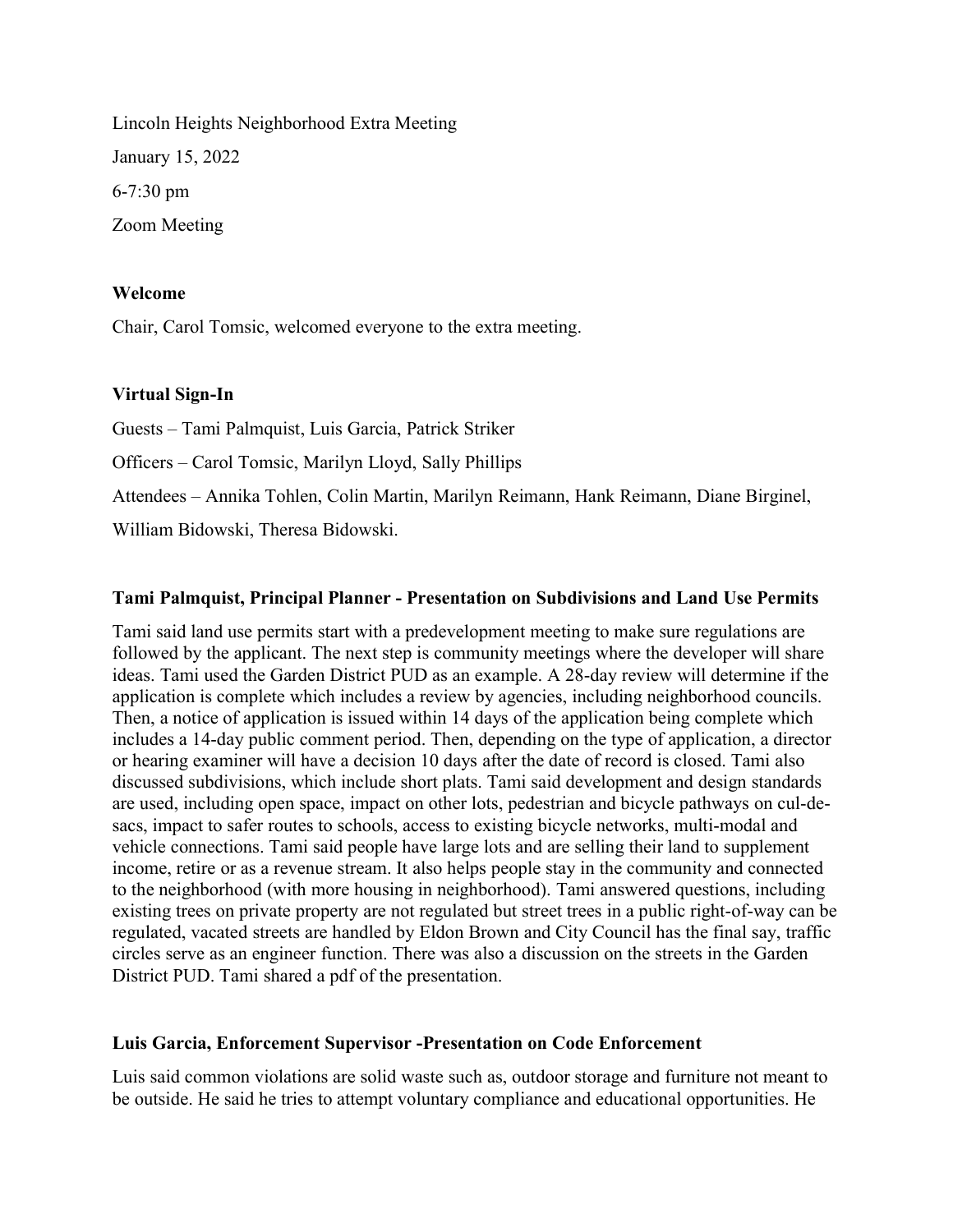said violations include right-of-way obstructions like vegetation, debris, and basketball hoops. A person should not have to walk around obstructions on a sidewalk. Land use is another common violation, including front lawn parking, illicit home occupation (example/construction trailers) and recreational camping. He said recreational camping is limited to14 days in a calendar year. Luis said graffiti is also a problem. He said property owners can be cited for keeping graffiti on their property even though they are the "victim" of graffiti. Unlawful camping is also a code violation. It is unlawful to camp on public property (private property has the 14 days limit in a calendar year). But Martin v Boise created limitations in enforcement because of inadequate shelter space. He said unlawful camping creates garbage and litter debris. Luis said there are three ways to make a code complaint: dial 311, an online complaint form and a mobile app on the phone. He said you can choose to be identified or not when you file a claim, but you might be unmasked in a court proceeding. He said when he writes the ticket, he become the complainant so he will not share who filed the complaint. Luis said C.O.P.S is a good partner. Luis answered questions including a response to a sign blocking a sidewalk on  $57<sup>th</sup>/Regal$ . He said he will establish a responsible party (most often on the signs) and encourage dialog. He said if a public records request is made, the name of the person who made the complaint is redacted if nondisclosure was chosen when complaint was made. He said if a resident goes to a C.O.P.S shop a report can be made with the name of the person at the shop. He said education and voluntary compliance is sought first, then a written ticket. Luis also said a code complaint made on fences depends on the development standards. He said Spokane is one of only a few cities that require a building permit for a fence. Other jurisdictions do not require a building permit unless the fence is over seven feet. Luis said RVs on private property are a challenge. RVs cannot be in a front yard setting and a code violation is present if there is occupation, illicit black water on ground or utility hook-ups.

#### Patrick Striker, Executive Director of C.O.P.S -Presentation on C.O.P.S

Patrick gave an overview of the C.O.P.S programs and said to refer to their website for lots of good information. He said there are nine C.O.P.S shops around Spokane. He said you can enter your address on the website and see which shop is in your neighborhood. (Our shop is in the Lincoln Heights Shopping Center). Patrick said you can report a crime at the shop and their staff can provide education on what to do if you are a victim of crime such as calling your insurance company, reducing risk of identify theft, having a Block Watch in the neighborhood, and getting neighbors together to come up with a game-plan. Patrick said the neighborhood resource office focuses on neighborhood issues and you can sit down with our neighborhood resource officer at a shop. (Our neighborhood resource office is Jake Willard). Patrick said volunteers run the shop and he is looking for more volunteers. He said crime prevention and getting the neighborhood involved is important. He said everyone has a role to play. He said there is more response to a drug house if more than one person reports it. Patrick said the shops have retired squad cars and have fostered relationships with the cars. He encouraged residents to use the cars and even park the cars in front of their houses or businesses as a deterrent to crime. He said there are 70 horses and riders in the mounted patrol program and just the presence of the horses in the community act as a deterrence to crime. He said Paws on Patrol has over 100 volunteers who are trained to pay attention to what's going on in their neighborhood. Patrick said the Off-Road Patrol makes parks safe for residents to use. The shop also has a Bike Patrol Unit, Operation Family ID and offers bicycle registrations. He said the Spokane Police Department sells too many unclaimed